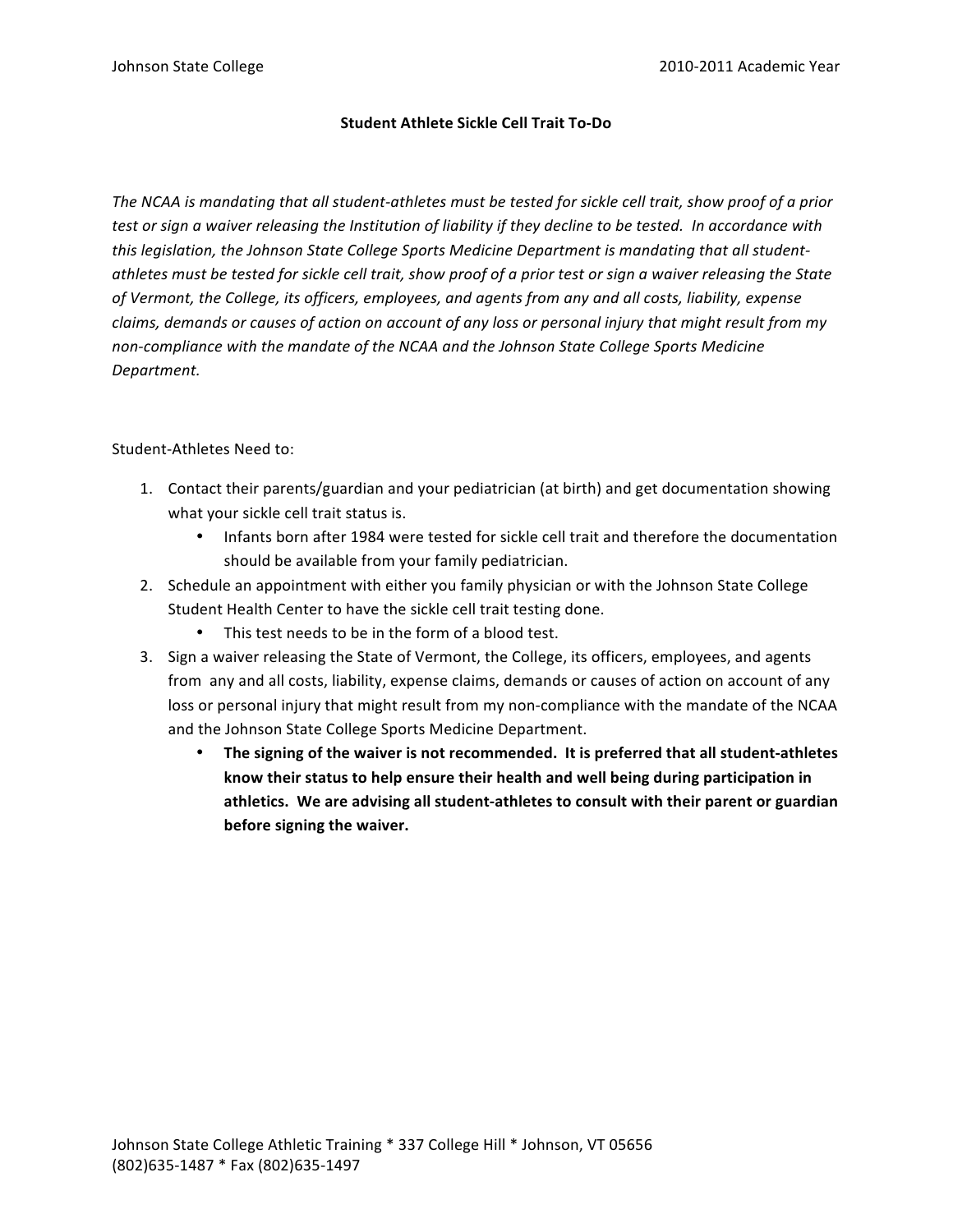# **Sickle
Cell
Trait
Waiver
Form**

#### **About
Sickle
Cell
Trait:**

- Sickle cell trait is an inherited condition of the oxygen-carrying protein, hemoglobin, in the red blood
cells.
- Sickle cell trait is a common condition (>three million Americans)
- Although Sickle cell trait is most predominant in African-Americans and those of Mediterranean, Middle Easter, Indian, Caribbean, and South and Central American ancestry, persons of all races and
ancestry
may
test
positive
for
sickle
cell
trait.
- Sickle cell trait is usually benign, but during intense, sustained exercise, hypoxia (lack of oxygen) in the muscles may cause sickling of red blood cells (red blood cells changing from a normal disc shape to crescent or "sickle" shape), which can accumulate in the bloodstream and "logjam" blood vessels, leading to collapse from the rapid breakdown of muscles starved of blood.

### **Sickle
Cell
Trait
Testing:**

- The *NCAA and the Johnson State College Sports Medicine Department* mandates that all NCAA student-athletes have knowledge of their sickle cell trait status, show proof of a prior test or sign a waiver before the student-athlete participates in any intercollegiate athletics event, including strength
and
conditioning
sessions,
practices,
competitions,
etc.
- The Johnson State College Student Health Center offers sickle cell trait screening in the form of a blood
test
to
all
students
for
a
fee.

Results
will
be
reported
to
the
Johnson
State
College
Sports Medicine
Department.
- Athletes should read through the Johnson State College Sickle Cell Position Statement.

#### **SICKLE
CELL
TRAIT
TESTING
WAIVER**

I, 1. And is a state of the stand and acknowledge that the NCAA and the Johnson State College Sports Medicine Department mandates that all student-athletes have knowledge of their sickle cell trait status. Additionally, I have read and fully understand that the aforementioned facts about sickle cell trait and sickle cell trait testing.

Recognizing that my true physical condition is dependent upon an accurate medical history and a full disclosure of any symptoms, complaints, prior injuries, ailments, and/or disabilities experience, I hereby affirm that I have fully disclosed in writing any prior medical history and/or knowledge of sickle cell trait status to the Johnson State College Sports Medicine personnel.

I do not wish to undergo sickle cell trait testing and I voluntarily agree to release, discharge, indemnify and hold harmless the State of Vermont, the College, its officers, employees and agents from any and all costs, liabilities, expenses, claims, demands, or causes of action on account of any loss or personal injury that might result from my non-compliance with the mandate of the
NCAA
and
the
Johnson
State
College
Sports
Medicine
Department.

I have read and signed this document with full knowledge of its significance. I further state that I am at least 18 years of age and
competent
to
sign
this
waiver.

Johnson
State
College
Athletic
Training
\*
337
College
Hill
\*
Johnson,
VT
05656

Student‐Athlete
Signature Date

Parent/Guardian Signature (if under 18 years of age) The Contract of the Contract of Date

(802)635‐1487
\*
Fax
(802)635‐1497 Parent/Guardian
Print
Name Witness